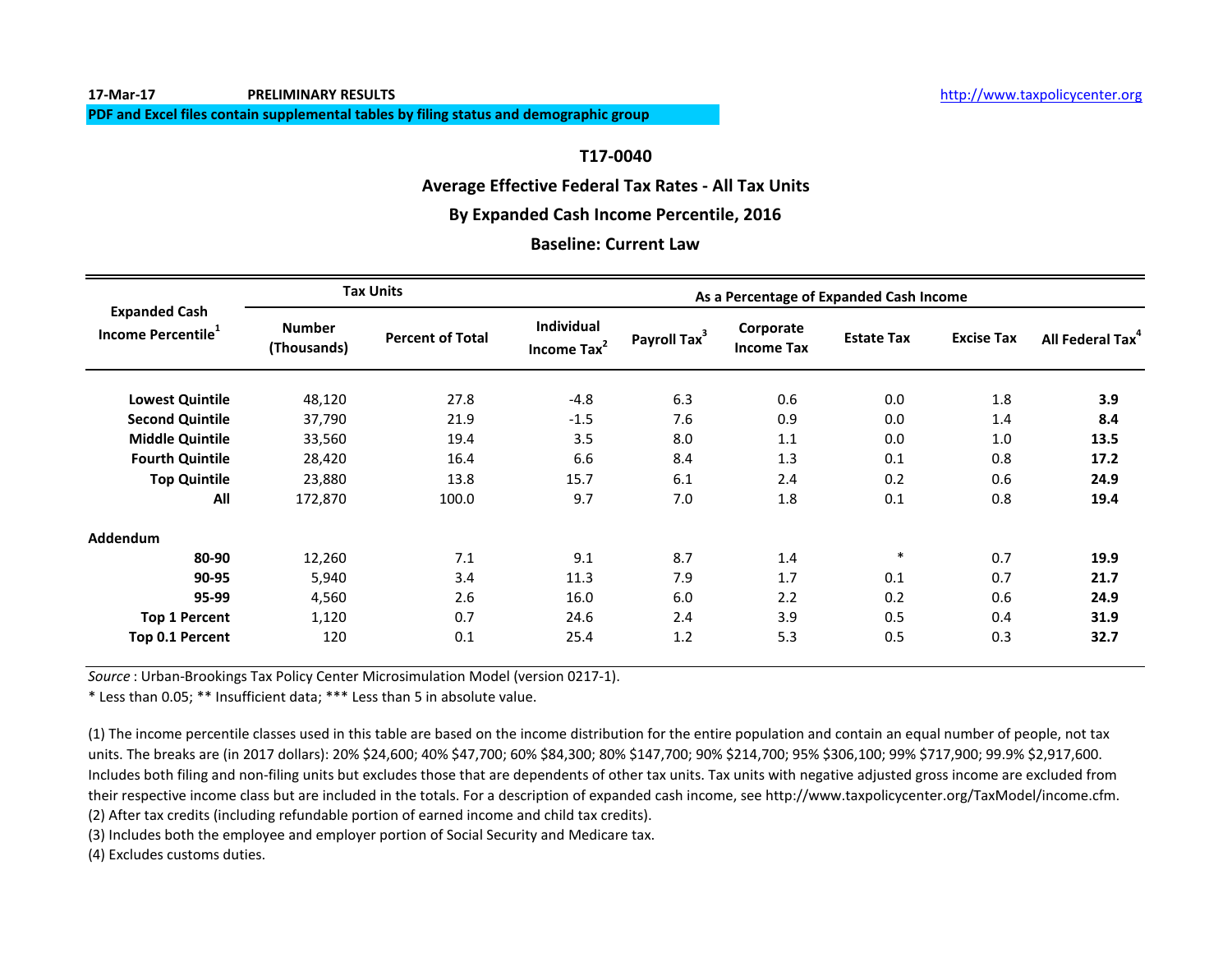## **Average Effective Federal Tax Rates - All Tax Units**

# **by Expanded Cash Income Percentile Adjusted for Family Size, 2016**

## **Baseline: Current Law**

|                                                        |                              | <b>Tax Units</b>        |                                       | As a Percentage of Expanded Cash Income |                                |                   |                   |                              |  |  |
|--------------------------------------------------------|------------------------------|-------------------------|---------------------------------------|-----------------------------------------|--------------------------------|-------------------|-------------------|------------------------------|--|--|
| <b>Expanded Cash</b><br>Income Percentile <sup>1</sup> | <b>Number</b><br>(Thousands) | <b>Percent of Total</b> | Individual<br>Income Tax <sup>2</sup> | Payroll Tax <sup>3</sup>                | Corporate<br><b>Income Tax</b> | <b>Estate Tax</b> | <b>Excise Tax</b> | All Federal Tax <sup>4</sup> |  |  |
| <b>Lowest Quintile</b>                                 | 38,770                       | 22.4                    | $-9.7$                                | 7.6                                     | 0.5                            | 0.0               | 1.9               | 0.4                          |  |  |
| <b>Second Quintile</b>                                 | 35,820                       | 20.7                    | $-2.9$                                | 7.5                                     | 0.7                            | 0.0               | 1.5               | 6.9                          |  |  |
| <b>Middle Quintile</b>                                 | 34,570                       | 20.0                    | 2.4                                   | 8.0                                     | 0.9                            | 0.0               | 1.1               | 12.4                         |  |  |
| <b>Fourth Quintile</b>                                 | 32,080                       | 18.6                    | 6.6                                   | 8.5                                     | 1.2                            | $\ast$            | 0.8               | 16.6                         |  |  |
| <b>Top Quintile</b>                                    | 30,530                       | 17.7                    | 15.4                                  | 6.1                                     | 2.4                            | 0.2               | 0.6               | 24.6                         |  |  |
| All                                                    | 172,870                      | 100.0                   | 9.7                                   | 7.0                                     | 1.8                            | 0.1               | 0.8               | 19.4                         |  |  |
| Addendum                                               |                              |                         |                                       |                                         |                                |                   |                   |                              |  |  |
| 80-90                                                  | 15,580                       | 9.0                     | 9.1                                   | 8.5                                     | 1.4                            | $\ast$            | 0.7               | 19.8                         |  |  |
| 90-95                                                  | 7,720                        | 4.5                     | 11.4                                  | 7.8                                     | 1.7                            | 0.1               | 0.7               | 21.7                         |  |  |
| 95-99                                                  | 5,850                        | 3.4                     | 15.5                                  | 6.1                                     | 2.2                            | 0.2               | 0.6               | 24.5                         |  |  |
| <b>Top 1 Percent</b>                                   | 1,370                        | 0.8                     | 24.3                                  | 2.4                                     | 3.9                            | 0.6               | 0.4               | 31.6                         |  |  |
| Top 0.1 Percent                                        | 140                          | 0.1                     | 25.4                                  | 1.2                                     | 5.3                            | 0.6               | 0.3               | 32.7                         |  |  |

*Source* : Urban-Brookings Tax Policy Center Microsimulation Model (version 0217-1).

\* Less than 0.05; \*\* Insufficient data; \*\*\* Less than 5 in absolute value.

(1) The income percentile classes used in this table are based on the income distribution for the entire population and contain an equal number of people, not tax units. The incomes used are adjusted for family size by dividing by the square root of the number of people in the tax unit. The breaks are(in 2017 dollars): 20% \$17,100; 40% \$31,400; 60% \$54,200; 80% \$89,900; 90% \$129,500; 95% \$182,000; 99% \$412,600; 99.9% \$1,672,800. Includes both filing and non-filing units but excludes those that are dependents of other tax units. Tax units with negative adjusted gross income are excluded from their respective income class but are included in the totals. For a description of expanded cash income, see http://www.taxpolicycenter.org/TaxModel/income.cfm.

(2) After tax credits (including refundable portion of earned income and child tax credits).

(3) Includes both the employee and employer portion of Social Security and Medicare tax.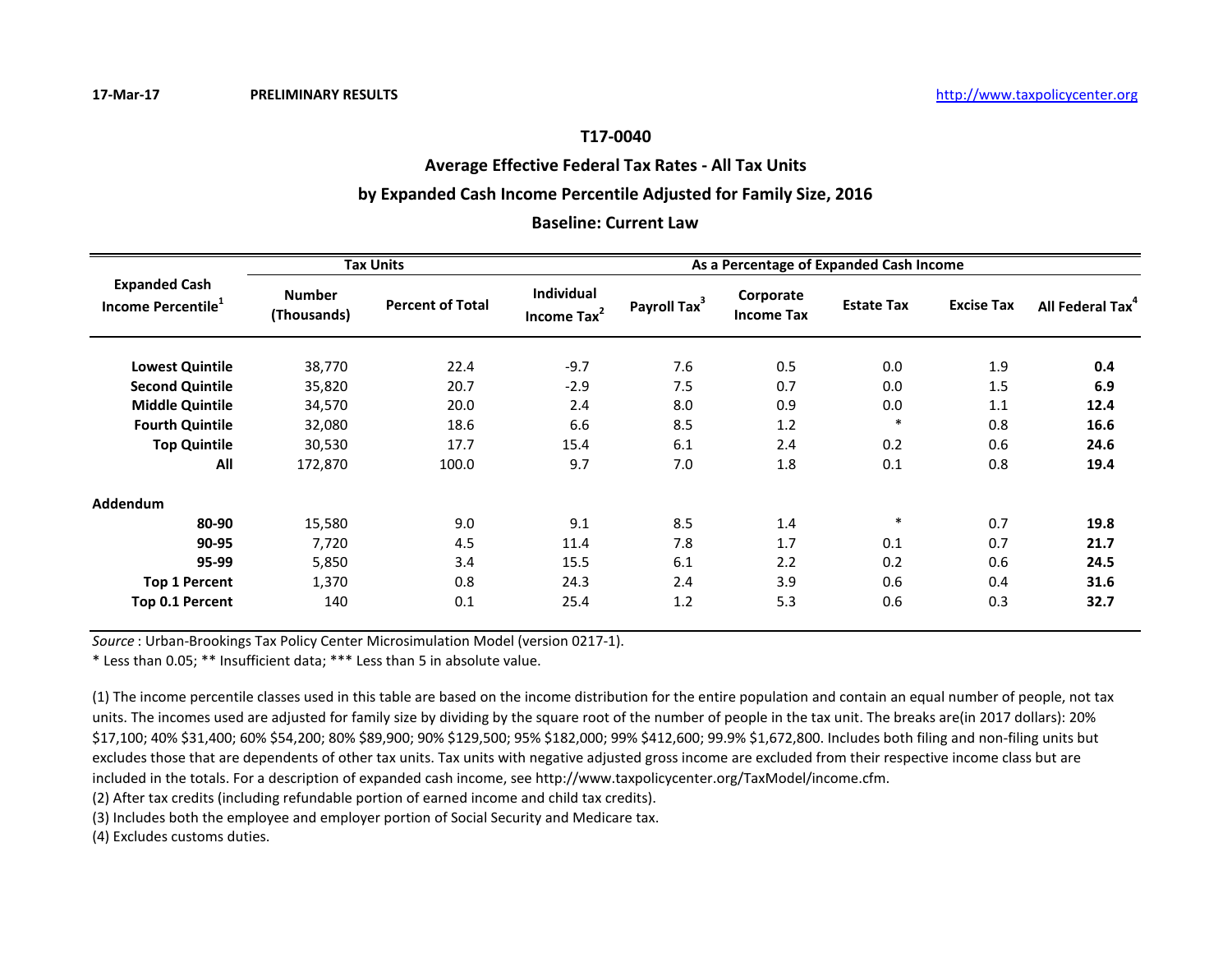## **Average Effective Federal Tax Rates - Single Tax Units**

## **by Expanded Cash Income Percentile Adjusted for Family Size, 2016**

#### **Baseline: Current Law**

|                                                        | <b>Tax Units</b>             |                            | As a Percentage of Expanded Cash Income |                          |                                |                   |                   |                              |  |
|--------------------------------------------------------|------------------------------|----------------------------|-----------------------------------------|--------------------------|--------------------------------|-------------------|-------------------|------------------------------|--|
| <b>Expanded Cash</b><br>Income Percentile <sup>1</sup> | <b>Number</b><br>(Thousands) | Percent of<br><b>Total</b> | Individual<br>Income Tax <sup>2</sup>   | Payroll Tax <sup>3</sup> | Corporate<br><b>Income Tax</b> | <b>Estate Tax</b> | <b>Excise Tax</b> | All Federal Tax <sup>4</sup> |  |
| <b>Lowest Quintile</b>                                 | 26,680                       | 30.2                       | $-3.2$                                  | 6.1                      | 0.5                            | 0.0               | 2.1               | 5.5                          |  |
| <b>Second Quintile</b>                                 | 21,290                       | 24.1                       | 0.4                                     | 5.8                      | 0.8                            | 0.0               | 1.4               | 8.4                          |  |
| <b>Middle Quintile</b>                                 | 17,820                       | 20.2                       | 3.8                                     | 7.4                      | 1.2                            | 0.0               | 1.1               | 13.4                         |  |
| <b>Fourth Quintile</b>                                 | 12,760                       | 14.4                       | 6.6                                     | 8.1                      | 1.5                            | 0.1               | 0.9               | 17.7                         |  |
| <b>Top Quintile</b>                                    | 9,300                        | 10.5                       | 14.1                                    | 6.3                      | 2.6                            | 1.0               | 0.6               | 24.6                         |  |
| All                                                    | 88,460                       | 100.0                      | 7.7                                     | 6.8                      | 1.7                            | 0.4               | 1.0               | 17.7                         |  |
| Addendum                                               |                              |                            |                                         |                          |                                |                   |                   |                              |  |
| 80-90                                                  | 5,270                        | 6.0                        | 10.0                                    | 8.2                      | 1.7                            | 0.1               | 0.8               | 20.7                         |  |
| 90-95                                                  | 2,280                        | 2.6                        | 11.6                                    | 7.7                      | 2.2                            | 0.3               | 0.7               | 22.4                         |  |
| 95-99                                                  | 1,470                        | 1.7                        | 14.5                                    | 5.8                      | 2.6                            | 1.0               | 0.6               | 24.4                         |  |
| <b>Top 1 Percent</b>                                   | 280                          | 0.3                        | 23.2                                    | 2.1                      | 4.4                            | 3.6               | 0.4               | 33.6                         |  |
| Top 0.1 Percent                                        | 30                           | $\ast$                     | 24.6                                    | 1.0                      | 6.1                            | 3.7               | 0.3               | 35.6                         |  |

*Source* : Urban-Brookings Tax Policy Center Microsimulation Model (version 0217-1).

\* Less than 0.05; \*\* Insufficient data; \*\*\* Less than 5 in absolute value.

(1) The income percentile classes used in this table are based on the income distribution for the entire population and contain an equal number of people, not tax units. The incomes used are adjusted for family size by dividing by the square root of the number of people in the tax unit. The breaks are(in 2017 dollars): 20% \$17,100; 40% \$31,400; 60% \$54,200; 80% \$89,900; 90% \$129,500; 95% \$182,000; 99% \$412,600; 99.9% \$1,672,800. Includes both filing and non-filing units but excludes those that are dependents of other tax units. Tax units with negative adjusted gross income are excluded from their respective income class but are included in the totals. For a description of expanded cash income, see http://www.taxpolicycenter.org/TaxModel/income.cfm.

(2) After tax credits (including refundable portion of earned income and child tax credits).

(3) Includes both the employee and employer portion of Social Security and Medicare tax.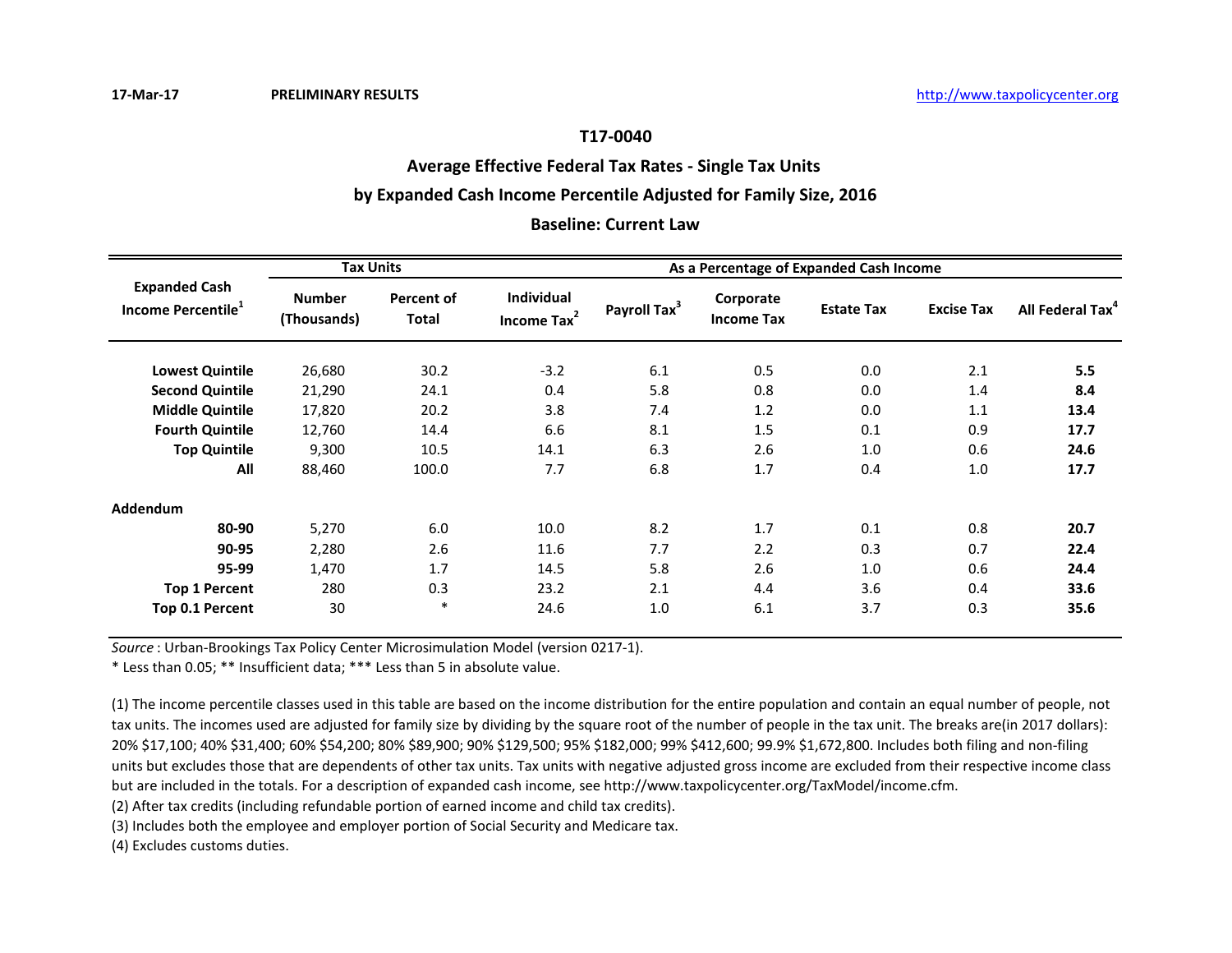# **Average Effective Federal Tax Rates - Married Tax Units, Filing Jointly**

# **by Expanded Cash Income Percentile Adjusted for Family Size, 2016**

## **Baseline: Current Law**

|                                                        | <b>Tax Units</b>             |                            | As a Percentage of Expanded Cash Income |                          |                                |                   |                   |                              |  |
|--------------------------------------------------------|------------------------------|----------------------------|-----------------------------------------|--------------------------|--------------------------------|-------------------|-------------------|------------------------------|--|
| <b>Expanded Cash</b><br>Income Percentile <sup>1</sup> | <b>Number</b><br>(Thousands) | Percent of<br><b>Total</b> | Individual<br>Income Tax <sup>2</sup>   | Payroll Tax <sup>3</sup> | Corporate<br><b>Income Tax</b> | <b>Estate Tax</b> | <b>Excise Tax</b> | All Federal Tax <sup>4</sup> |  |
| <b>Lowest Quintile</b>                                 | 4,850                        | 8.3                        | $-12.0$                                 | 8.5                      | 0.6                            | 0.0               | 1.5               | $-1.4$                       |  |
| <b>Second Quintile</b>                                 | 6,780                        | 11.6                       | $-3.8$                                  | 8.1                      | 0.6                            | 0.0               | 1.4               | 6.3                          |  |
| <b>Middle Quintile</b>                                 | 11,110                       | 19.0                       | 1.6                                     | 8.0                      | 0.8                            | 0.0               | 1.1               | 11.4                         |  |
| <b>Fourth Quintile</b>                                 | 15,920                       | 27.2                       | 6.6                                     | 8.4                      | 1.1                            | 0.0               | 0.8               | 15.9                         |  |
| <b>Top Quintile</b>                                    | 19,450                       | 33.2                       | 15.6                                    | 6.0                      | 2.3                            | $\ast$            | 0.6               | 24.6                         |  |
| All                                                    | 58,510                       | 100.0                      | 11.6                                    | 6.8                      | 1.9                            | $\ast$            | 0.7               | 21.0                         |  |
| Addendum                                               |                              |                            |                                         |                          |                                |                   |                   |                              |  |
| 80-90                                                  | 9,290                        | 15.9                       | 8.7                                     | 8.6                      | 1.3                            | 0.0               | 0.7               | 19.3                         |  |
| 90-95                                                  | 4,980                        | 8.5                        | 11.3                                    | 7.9                      | 1.6                            | 0.0               | 0.7               | 21.5                         |  |
| 95-99                                                  | 4,150                        | 7.1                        | 15.6                                    | 6.1                      | 2.1                            | $\ast$            | 0.6               | 24.5                         |  |
| <b>Top 1 Percent</b>                                   | 1,030                        | 1.8                        | 24.5                                    | 2.6                      | 3.7                            | 0.1               | 0.4               | 31.3                         |  |
| Top 0.1 Percent                                        | 100                          | 0.2                        | 25.8                                    | 1.2                      | 4.9                            | 0.2               | 0.3               | 32.4                         |  |

*Source* : Urban-Brookings Tax Policy Center Microsimulation Model (version 0217-1).

\* Less than 0.05; \*\* Insufficient data; \*\*\* Less than 5 in absolute value.

(1) The income percentile classes used in this table are based on the income distribution for the entire population and contain an equal number of people, not tax units. The incomes used are adjusted for family size by dividing by the square root of the number of people in the tax unit. The breaks are(in 2017 dollars): 20% \$17,100; 40% \$31,400; 60% \$54,200; 80% \$89,900; 90% \$129,500; 95% \$182,000; 99% \$412,600; 99.9% \$1,672,800. Includes both filing and non-filing units but excludes those that are dependents of other tax units. Tax units with negative adjusted gross income are excluded from their respective income class but are included in the totals. For a description of expanded cash income, see http://www.taxpolicycenter.org/TaxModel/income.cfm.

(2) After tax credits (including refundable portion of earned income and child tax credits).

(3) Includes both the employee and employer portion of Social Security and Medicare tax.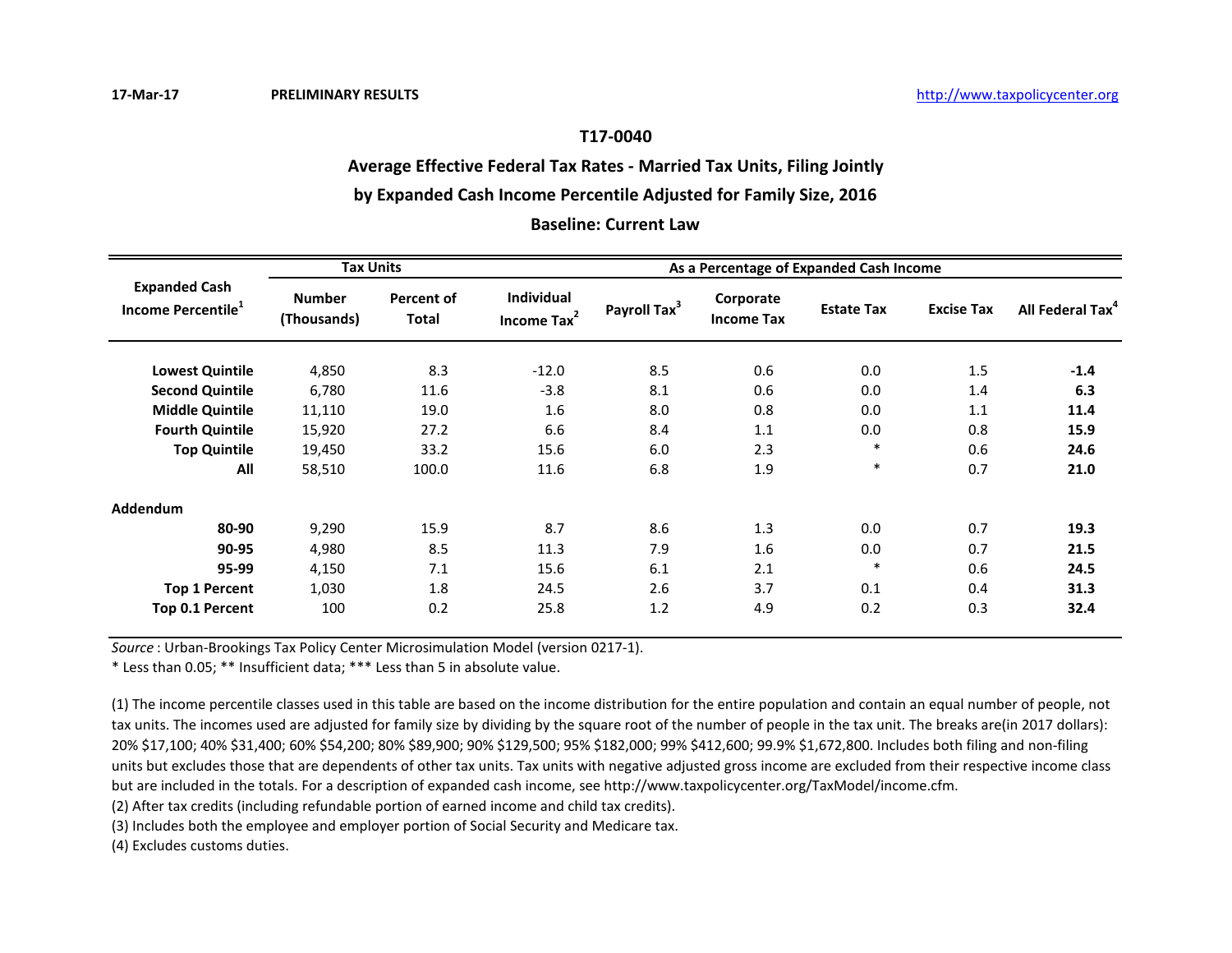# **Average Effective Federal Tax Rates - Head of Household Tax Units**

# **by Expanded Cash Income Percentile Adjusted for Family Size, 2016**

#### **Baseline: Current Law**

|                                                        | <b>Tax Units</b>             |                            | As a Percentage of Expanded Cash Income |                          |                                |                   |                   |                              |  |
|--------------------------------------------------------|------------------------------|----------------------------|-----------------------------------------|--------------------------|--------------------------------|-------------------|-------------------|------------------------------|--|
| <b>Expanded Cash</b><br>Income Percentile <sup>1</sup> | <b>Number</b><br>(Thousands) | Percent of<br><b>Total</b> | Individual<br>Income Tax <sup>2</sup>   | Payroll Tax <sup>3</sup> | Corporate<br><b>Income Tax</b> | <b>Estate Tax</b> | <b>Excise Tax</b> | All Federal Tax <sup>4</sup> |  |
| <b>Lowest Quintile</b>                                 | 6,890                        | 30.1                       | $-22.0$                                 | 10.1                     | 0.6                            | 0.0               | 1.8               | $-9.5$                       |  |
| <b>Second Quintile</b>                                 | 7,180                        | 31.4                       | $-8.1$                                  | 10.1                     | 0.6                            | 0.0               | 1.5               | 4.1                          |  |
| <b>Middle Quintile</b>                                 | 4,850                        | 21.2                       | 0.7                                     | 9.4                      | 0.7                            | 0.0               | 1.0               | 11.8                         |  |
| <b>Fourth Quintile</b>                                 | 2,710                        | 11.8                       | 6.6                                     | 9.4                      | 1.0                            | 0.0               | 0.8               | 17.0                         |  |
| <b>Top Quintile</b>                                    | 1,220                        | 5.3                        | 15.1                                    | 6.4                      | 2.4                            | 0.1               | 0.6               | 24.7                         |  |
| All                                                    | 22,890                       | 100.0                      | 0.9                                     | 8.9                      | 1.1                            | $\ast$            | 1.1               | 12.0                         |  |
| Addendum                                               |                              |                            |                                         |                          |                                |                   |                   |                              |  |
| 80-90                                                  | 740                          | 3.2                        | 9.4                                     | 9.4                      | 1.2                            | 0.1               | 0.8               | 20.9                         |  |
| 90-95                                                  | 330                          | 1.4                        | 12.5                                    | 7.4                      | 1.3                            | 0.1               | 0.7               | 22.0                         |  |
| 95-99                                                  | 120                          | 0.5                        | 17.8                                    | 5.4                      | 1.6                            | 0.1               | 0.6               | 25.5                         |  |
| <b>Top 1 Percent</b>                                   | 30                           | 0.1                        | 24.3                                    | 1.7                      | 5.5                            | 0.2               | 0.4               | 32.1                         |  |
| Top 0.1 Percent                                        | 0                            | $\ast$                     | 24.4                                    | 0.7                      | 7.5                            | 0.2               | 0.3               | 33.1                         |  |

*Source* : Urban-Brookings Tax Policy Center Microsimulation Model (version 0217-1).

\* Less than 0.05; \*\* Insufficient data; \*\*\* Less than 5 in absolute value.

(1) The income percentile classes used in this table are based on the income distribution for the entire population and contain an equal number of people, not tax units. The incomes used are adjusted for family size by dividing by the square root of the number of people in the tax unit. The breaks are(in 2017 dollars): 20% \$17,100; 40% \$31,400; 60% \$54,200; 80% \$89,900; 90% \$129,500; 95% \$182,000; 99% \$412,600; 99.9% \$1,672,800. Includes both filing and non-filing units but excludes those that are dependents of other tax units. Tax units with negative adjusted gross income are excluded from their respective income class but are included in the totals. For a description of expanded cash income, see http://www.taxpolicycenter.org/TaxModel/income.cfm.

(2) After tax credits (including refundable portion of earned income and child tax credits).

(3) Includes both the employee and employer portion of Social Security and Medicare tax.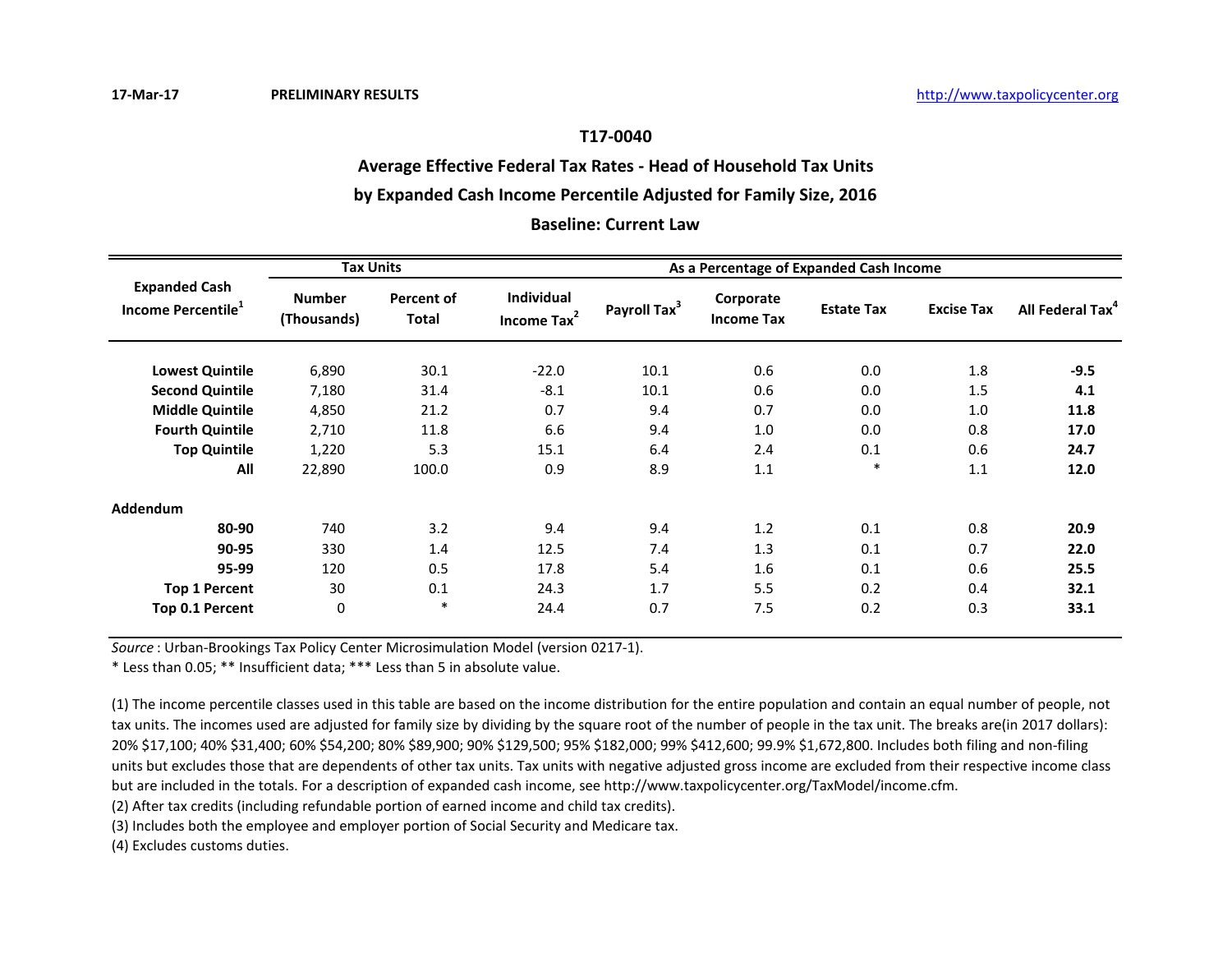# **Average Effective Federal Tax Rates - Tax Units with Children**

#### **by Expanded Cash Income Percentile Adjusted for Family Size, 2016**

#### **Baseline: Current Law**

|                                                        | <b>Tax Units</b>             |                            | As a Percentage of Expanded Cash Income      |                          |                                |                   |                   |                              |  |
|--------------------------------------------------------|------------------------------|----------------------------|----------------------------------------------|--------------------------|--------------------------------|-------------------|-------------------|------------------------------|--|
| <b>Expanded Cash</b><br>Income Percentile <sup>1</sup> | <b>Number</b><br>(Thousands) | Percent of<br><b>Total</b> | <b>Individual</b><br>Income Tax <sup>2</sup> | Payroll Tax <sup>3</sup> | Corporate<br><b>Income Tax</b> | <b>Estate Tax</b> | <b>Excise Tax</b> | All Federal Tax <sup>4</sup> |  |
| <b>Lowest Quintile</b>                                 | 11,100                       | 20.9                       | $-21.2$                                      | 10.2                     | 0.6                            | 0.0               | 1.8               | $-8.7$                       |  |
| <b>Second Quintile</b>                                 | 11,530                       | 21.8                       | $-7.7$                                       | 10.2                     | 0.6                            | 0.0               | 1.5               | 4.6                          |  |
| <b>Middle Quintile</b>                                 | 10,620                       | 20.0                       | 0.9                                          | 9.9                      | 0.8                            | 0.0               | 1.1               | 12.6                         |  |
| <b>Fourth Quintile</b>                                 | 10,080                       | 19.0                       | 6.6                                          | 10.2                     | 0.9                            | 0.0               | 0.8               | 17.1                         |  |
| <b>Top Quintile</b>                                    | 9,430                        | 17.8                       | 16.3                                         | 6.6                      | 2.0                            | $\ast$            | 0.6               | 25.5                         |  |
| All                                                    | 52,990                       | 100.0                      | 8.9                                          | 8.2                      | 1.5                            | $\ast$            | 0.8               | 19.4                         |  |
| Addendum                                               |                              |                            |                                              |                          |                                |                   |                   |                              |  |
| 80-90                                                  | 4,760                        | 9.0                        | 8.8                                          | 9.8                      | 1.1                            | 0.0               | 0.7               | 20.4                         |  |
| 90-95                                                  | 2,340                        | 4.4                        | 11.9                                         | 8.5                      | 1.4                            | 0.0               | 0.7               | 22.5                         |  |
| 95-99                                                  | 1,870                        | 3.5                        | 17.2                                         | 6.4                      | 1.6                            | $\ast$            | 0.6               | 25.9                         |  |
| <b>Top 1 Percent</b>                                   | 470                          | 0.9                        | 25.2                                         | 2.7                      | 3.5                            | 0.1               | 0.4               | 32.0                         |  |
| Top 0.1 Percent                                        | 50                           | 0.1                        | 25.3                                         | 1.4                      | 5.2                            | 0.1               | 0.3               | 32.3                         |  |

*Source* : Urban-Brookings Tax Policy Center Microsimulation Model (version 0217-1).

\* Less than 0.05; \*\* Insufficient data; \*\*\* Less than 5 in absolute value.

Note: Tax units with children are those claiming an exemption for children at home or away from home or with children qualifying for the Child Tax Credit or EITC.

(1) The income percentile classes used in this table are based on the income distribution for the entire population and contain an equal number of people, not tax units. The incomes used are adjusted for family size by dividing by the square root of the number of people in the tax unit. The breaks are(in 2017 dollars): 20% \$17,100; 40% \$31,400; 60% \$54,200; 80% \$89,900; 90% \$129,500; 95% \$182,000; 99% \$412,600; 99.9% \$1,672,800. Includes both filing and non-filing units but excludes those that are dependents of other tax units. Tax units with negative adjusted gross income are excluded from their respective income class but are included in the totals. For a description of expanded cash income, see http://www.taxpolicycenter.org/TaxModel/income.cfm.

(2) After tax credits (including refundable portion of earned income and child tax credits).

(3) Includes both the employee and employer portion of Social Security and Medicare tax.